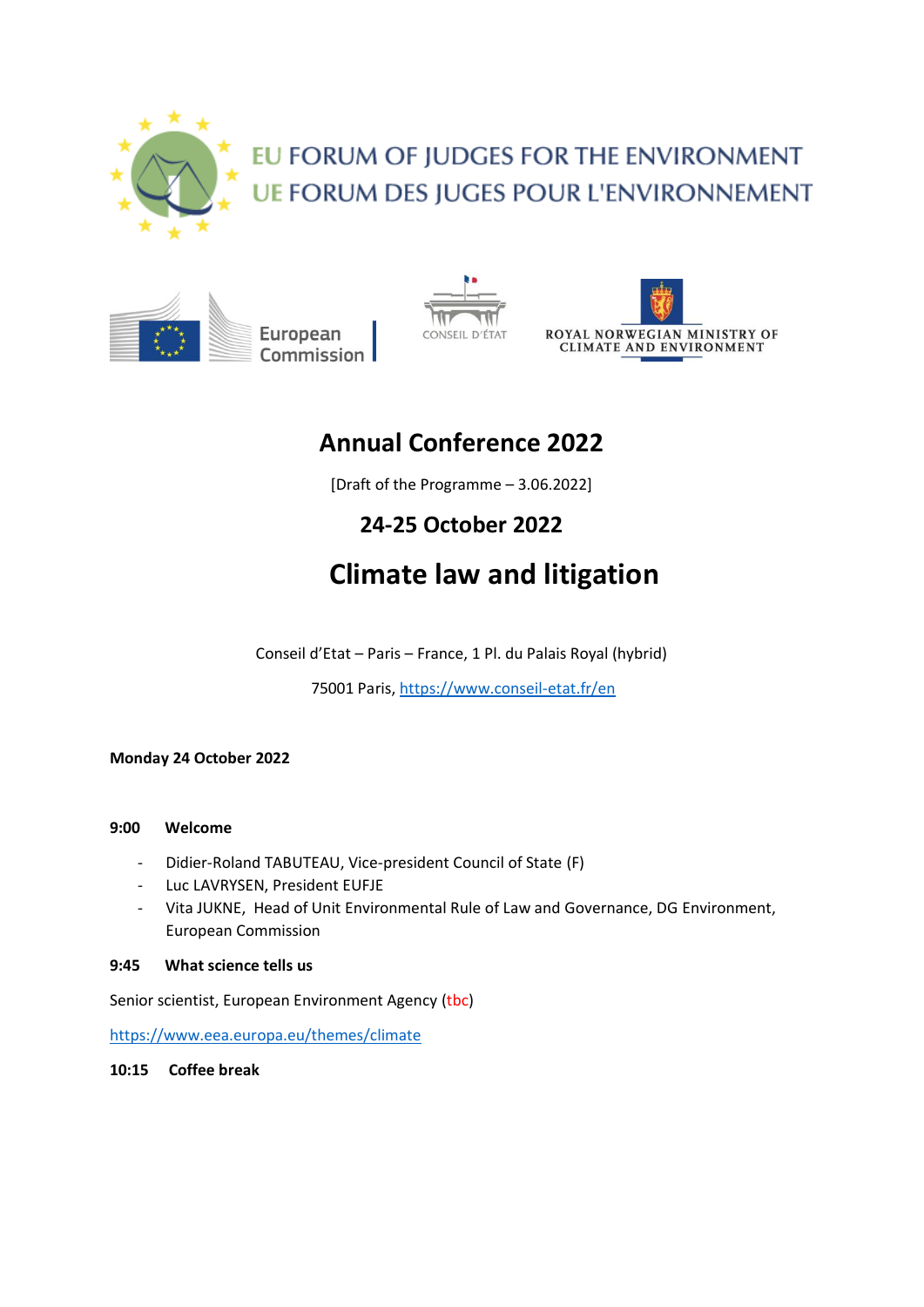#### **10.45 Developments in policy and law**

- 10:45 Prof. Dr. Christina VOIGT, Prof. University of Oslo, Chair WCEL IUCN, co-chair Paris Agreement Implementation and Compliance Committee, *Recent Developments at Global Level*
- 11:30 Isobel FINDLAY, Deputy Head of Unit Strategic Coordination, Legal and Institutional, DG Climate Action, European Commission, *EU climate change objectives and the EU Climate Law & Legal instruments to implement EU Climate Policy*
- 12:30 Discussion
- 13:00 Lunch

#### **14:30 Summary Report**

- 14:30 J. SETZER and E.C. BRADEEN, Grantham Research Institute on Climate Change and the Environment, London School of Economics and Political Science (LSE), *Overview of answers of EUFJE Members to the Questionnaire*
- 15:00 Discussion
- 15:30 **Climate Change Case Law Presentations**

15:30 The Urgenda Case – R. UYLENBURG, Council of State the Netherlands or judge Hoge Raad (tbc)

15:50 Coffee Break

16:20 Friends of the Irish Environment – F. CLARKE, Former Chief Justice Supreme Court of Ireland

16:40 Grande-Synthe & L'affaire du Siècle - F. RAYNAUD, general rapporteur, deputy president of the report and studies section, Council of State (F)

17:00 Nature & Youth and Greenpeace Nordic v. Government of Norway – R. NOER, Justice Supreme Court of Norway

17:20 Climate decision Federal Constitutional Court of Germany – Dr. Karsten HERZMANN, Judge at the Gießen Administrative Court*,* currently seconded to the Federal Constitutional Court as a judicial clerk

17:40 Discussion

- 18:00 End of the first day
- 19:30 Dinner in Best Western Hotel Ronceray Opéra

#### **Tuesday 25 October 2022**

9:30 EUFJE board meeting (board members only)

#### 10:00 **Climate Change Case Law Presentations - continuation**

10:00 Heathrow - Finch / Greenpeace Scottisch Court of Appeal (scope 3 GHG emissions) Justice J. THORNTON (tbc)